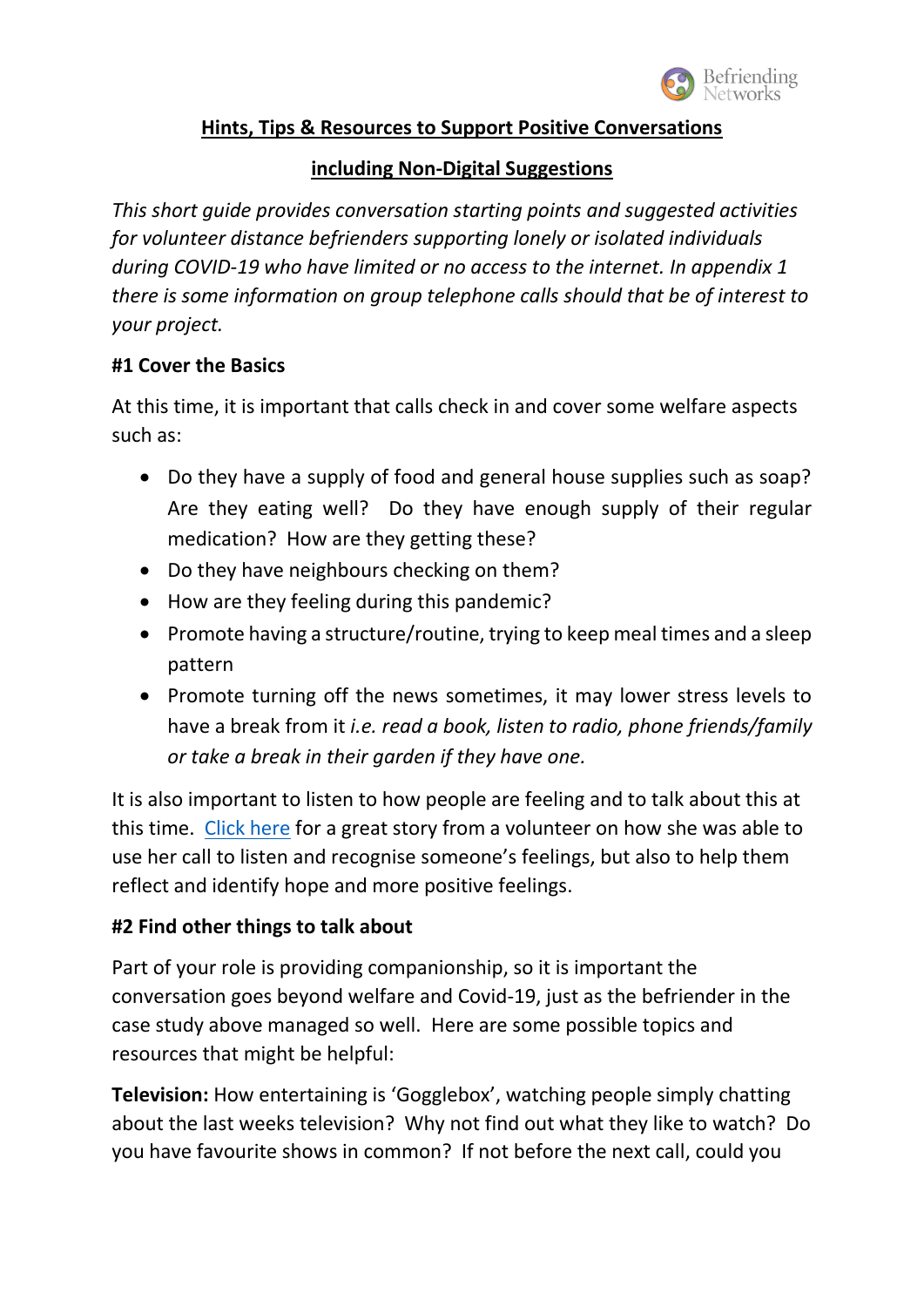

both watch the same programme and catch up on the plot, discuss the gardening tips or the antique worth the most?

**Music**: [Playlist for Life](https://www.playlistforlife.org.uk/wp-content/uploads/2020/03/Soundtrack-of-Your-Life-Conversation-Starters_A4.pdf) have activities to use music to create connection, start conversations and distract people from the stress of what's going on. First conversation starter is at this link - and more to come in the coming weeks.

**Sport**: [Sporting Memories Foundation](https://www.sportingmemoriesnetwork.com/Listing/Category/lets-talk-sport) offers resources, quizzes and access to newsletter to help chat about sporting memories.

**Books**: [Reading](https://readingfriends.org.uk/resources/?resourceTags=RFStayConnected) Friends have produced a staying connected toolkit. There are also lots of ideas on [The Reading Agency Hub](https://readingagency.org.uk/) and on the [Reading](https://readinggroups.org/news/keeping-your-reading-group-active-while-social-distancing) Groups for [Everyone](https://readinggroups.org/news/keeping-your-reading-group-active-while-social-distancing) site . Something simple like reading the same newspaper and discuss the articles that interest you or reading together during the call can all help, you could even do the crossword together.

**Play Games**: do a quiz together or play a game over the phone (battleships, scategories, etc) [https://ourpastimes.com/games-play-over-telephone-](https://ourpastimes.com/games-play-over-telephone-5106636.html)[5106636.html](https://ourpastimes.com/games-play-over-telephone-5106636.html)

**Travel:** If you both have access to the internet use [virtual tours](https://www.buzzfeed.com/annahaines/virtual-travel-experiences) or even [Google](https://www.google.co.uk/intl/en_uk/earth/)  [Earth](https://www.google.co.uk/intl/en_uk/earth/) to visit places you've always wanted to go to. Wild Earth also hosts live safaris twice a day through their [YouTube Channel.](https://www.youtube.com/channel/UCV6HJBZD_hZcIX9JVJ3dCXQ) Where is your favourite place for a walk/holiday/short break? If your befriendee doesn't have the internet but you are allowed to post them things, post pictures of a particular place and you can discuss them during your next call.

**Food:** Food is something we all have in common and everyone has their own likes and dislikes, so favourite dishes, recipes/baking exchanges, family traditions can be a good conversation starter.

**Hobbies/Interests:** Pursuit of interests can enrich life, be it painting, drawing, knitting/crochet/quilting/needlepoint, writing, gardening, DIY, bird watching or more. Allowing someone to talk about things they are passionate about is a great opportunity, especially if it's an interest you share; if it's not, it's a great way to learn about something new. Even if they don't have internet access, but you do, you could choose to do a bit of research before the next call to give you things to talk about or you may find more groups/resources, like [Grayson](https://www.channel4.com/press/news/graysons-art-club)  [Perry's Art Club](https://www.channel4.com/press/news/graysons-art-club) on Channel 4. See #4 Resources and speak to your coordinator about what they might be able to help with.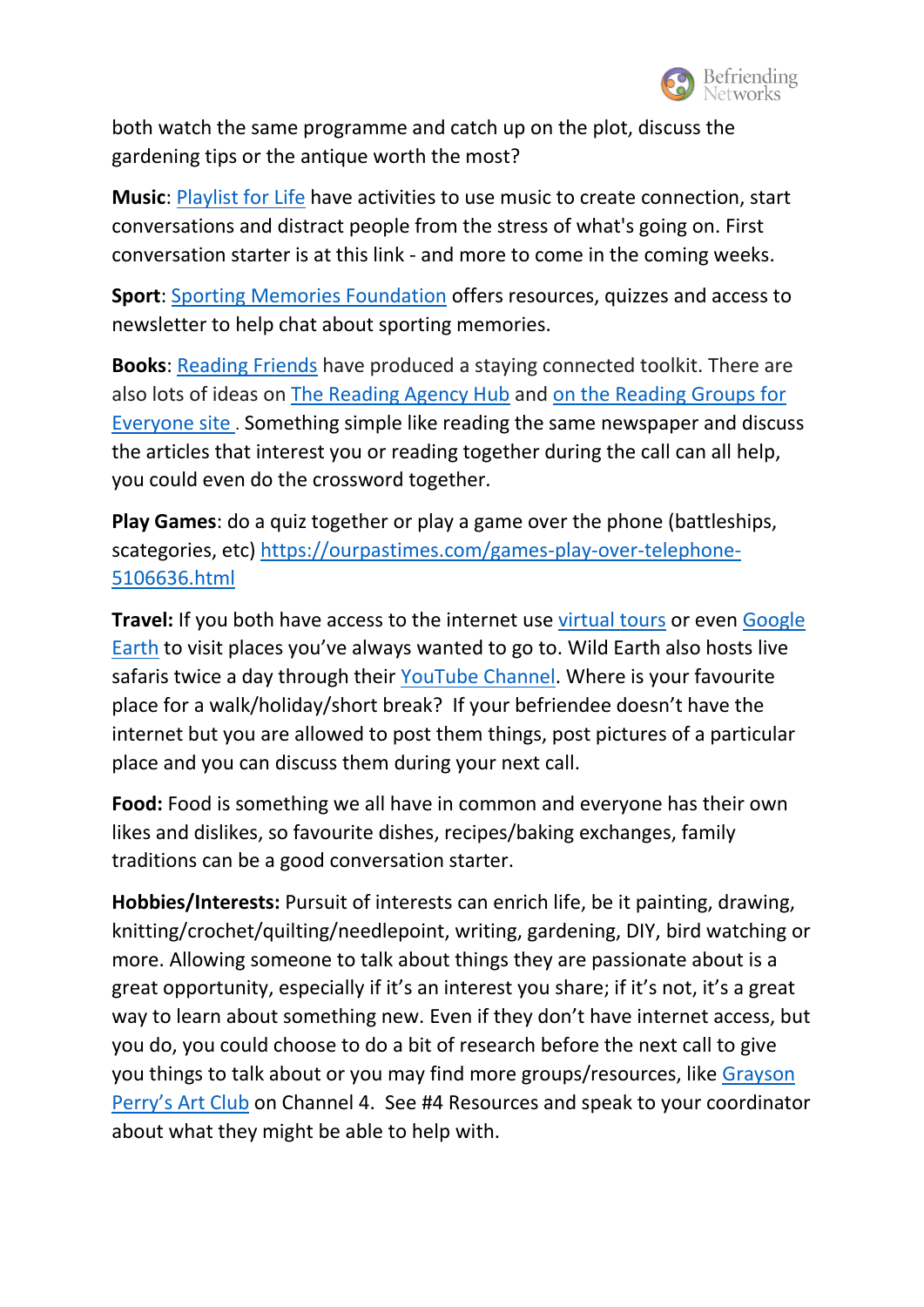

# **#3 Get Creative**

These are just a few ideas to start you off! There are new ideas and initiatives beginning every day, like [Bridging Ages'](http://bridgingages.co.uk/) intergenerational project that enables young people to write an older person's life story. But be free to be creative…who knows what great ideas you might come up with?!

## **#4 Resources**

For those with no digital access could your project send out resources? This helps to provide activities into someone's daily routine, and allows befrienders to follow up on progress discuss how they are getting on or share the same resources with your volunteers and they can do them together, whilst on a call or if emailing or writing could update on progress. Resources other projects have sent out have included:

- Puzzle books
- Books
- Audio Books
- Jigsaws
- Magazines
- Art materials
- Disposable camera
- Newspapers
- Music CD's
- Craft materials/kits
- Knitting, sewing, crochet supplies

**The main point is to listen and share positive stories, news and to be there!**

**N.B if phone isn't an option letters and postcards are still opportunities to connect and share with your befriendee, we all know how nice it is to get a letter that isn't a bill! Why not include a nice article you have read or some photo's.**